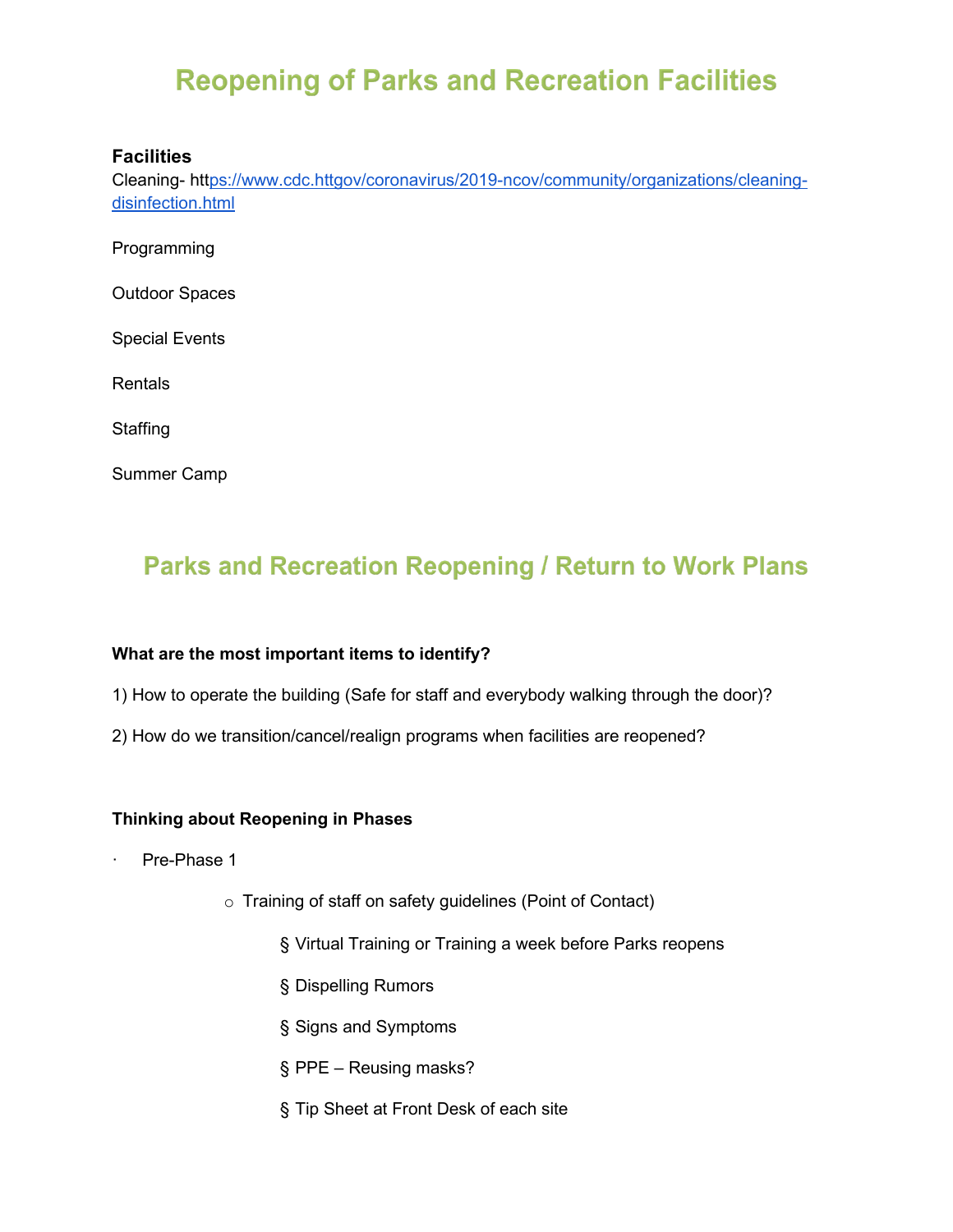## Top 10 items to prioritize

#### · **Phasing Opening of Buildings**

- $\circ$  Trial runs of new daily operations before opening more
	- § Possible shorter building hours to start
	- § Open only 5 days instead of 7 for larger sites

 $\circ$  Is there enough available Parks staff to accomplish the new model once we reopen to the public?

- o Open building, restrooms, tot lot, playground
	- § Programming on hold to work kinks out of day to day flow
- $\circ$  Stagger the hours of operation specific to purpose

#### **Acceptable Building Capacity per CDC Guidelines**

o Signage at Front Door of Capacity per CDC Guidelines

o Are CDC Guidelines for Capacity according to building size or room/space size?

o Get updated room Capacities for each center from Tom Hagel

#### **· Maintaining Social Distancing at Buildings**

- o Limiting Access
- o Staff Ratios per participants
- o Siblings interacting with one another in programs
- $\circ$  How to handle interactions at the front desk
	- § Scanners on the ledge
	- § Will we put up plexiglass barriers?
- $\circ$  Playgrounds Limit how many kids can be on the playground at one time?

§ How will staff maintain this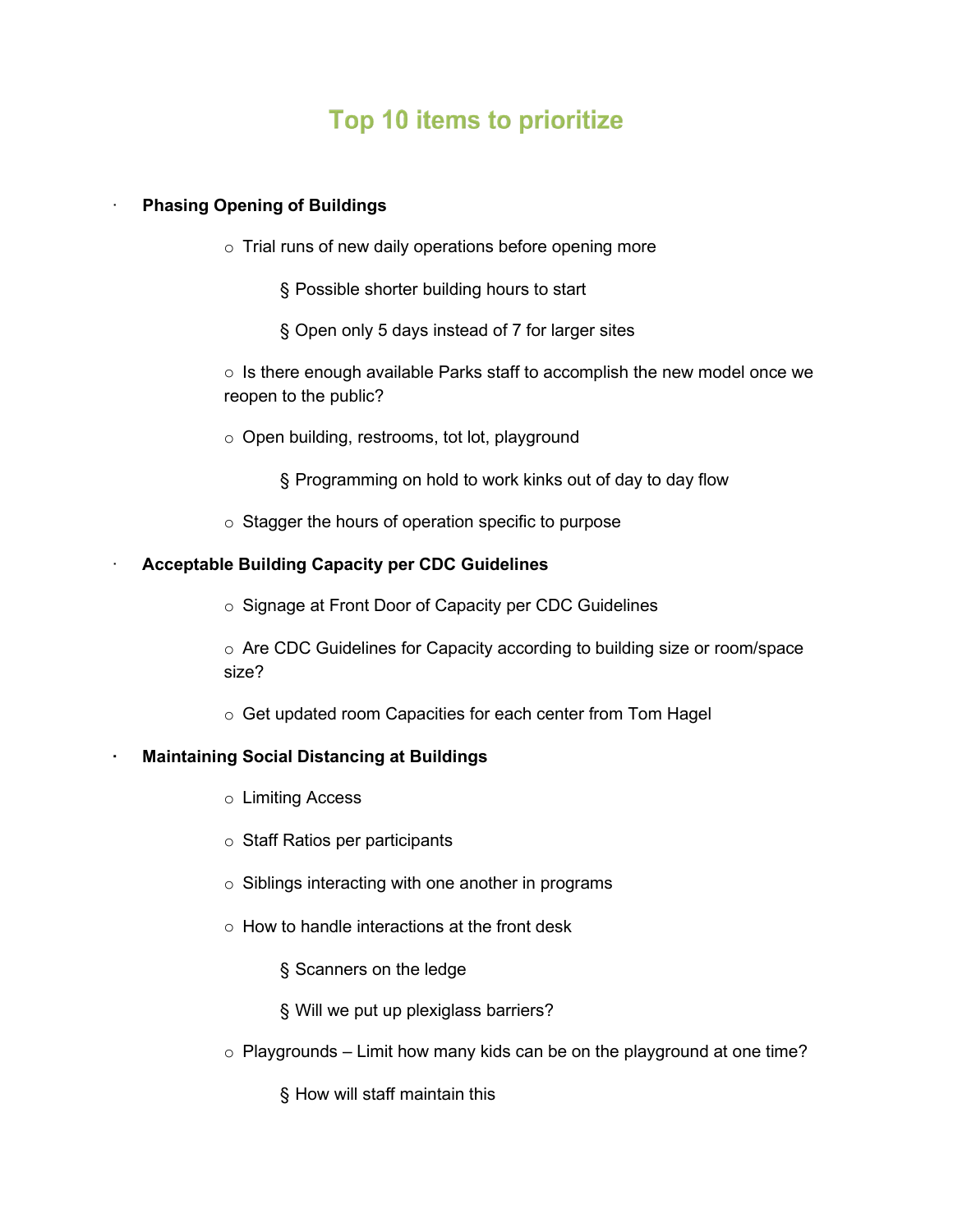#### **Staff and Participant Safety**

o Screening Process - how to let patrons and staff into the building -

§ Wash Hands

§ Temperature check

§ Inquires about any symptoms

Screening Process taking into account A-symptomatic participant in program?

> $\circ$  Ex – Kid passes screening, two weeks later tests positive for CO-VID

> > § Is there something we could have done on the front end? How would we handle this situation if it was to happen?

o Employees have access to current park policies to be able to share

§ How do staff handle a situation where kids/community members are fighting?

 $\circ$  Explain what the process and future look like for Parks to the public when we reopen

§ Information to educate the public on our ever changing policies per CDC

o Daily Building Cleaning Procedures

§ Wipe down of all high touch surfaces – door handles, phones, counter space, etc.

§ Possible periodic closing of fitness room during day to wipe down all equipment

o Handwashing Stations at locations with programming

o Parents wanting to come into the buildings to get their kids that are in the building

Rec Check/Summer Blast Programming

o Outdoor Summer Blast/Roaming Rec Collaboration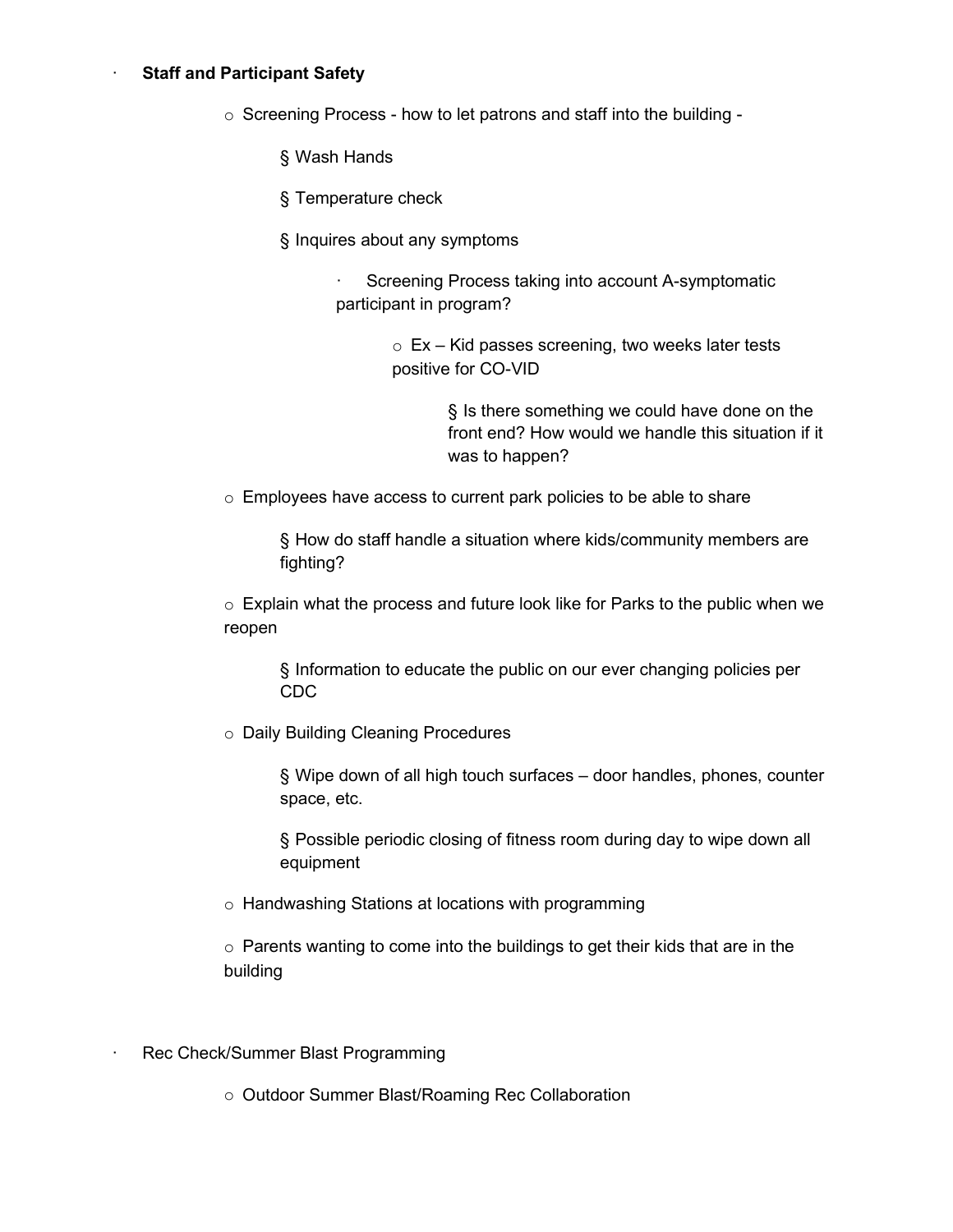§ Checking in Kids Process

§ Amount of PPE Needed

§ Access to bathrooms (portapotties vs inside bathrooms)

- o Modified Summer Blast?
- o Keeping Kids and Staff in same groups during programming?
- $\circ$  Summer Blast certain hours during the day, no other people in the building

§ Does Summer Blast take precedent at a specific site?

- o Utilizing Passive Parks for programming
- · Rentals/Reservations
	- o Hold off and implement after buildings have been open for a while
- Summer Partnerships
	- $\circ$  How long will staff be dedicated to current assignments (sheltering help, etc), and how does that effect Parks business when we reopen
	- o Summer Meals/Youthprise
- · Fitness Room Procedures
- · Closing of Facilities at the end of day
	- $\circ$  What needs to get done to be operational for the next day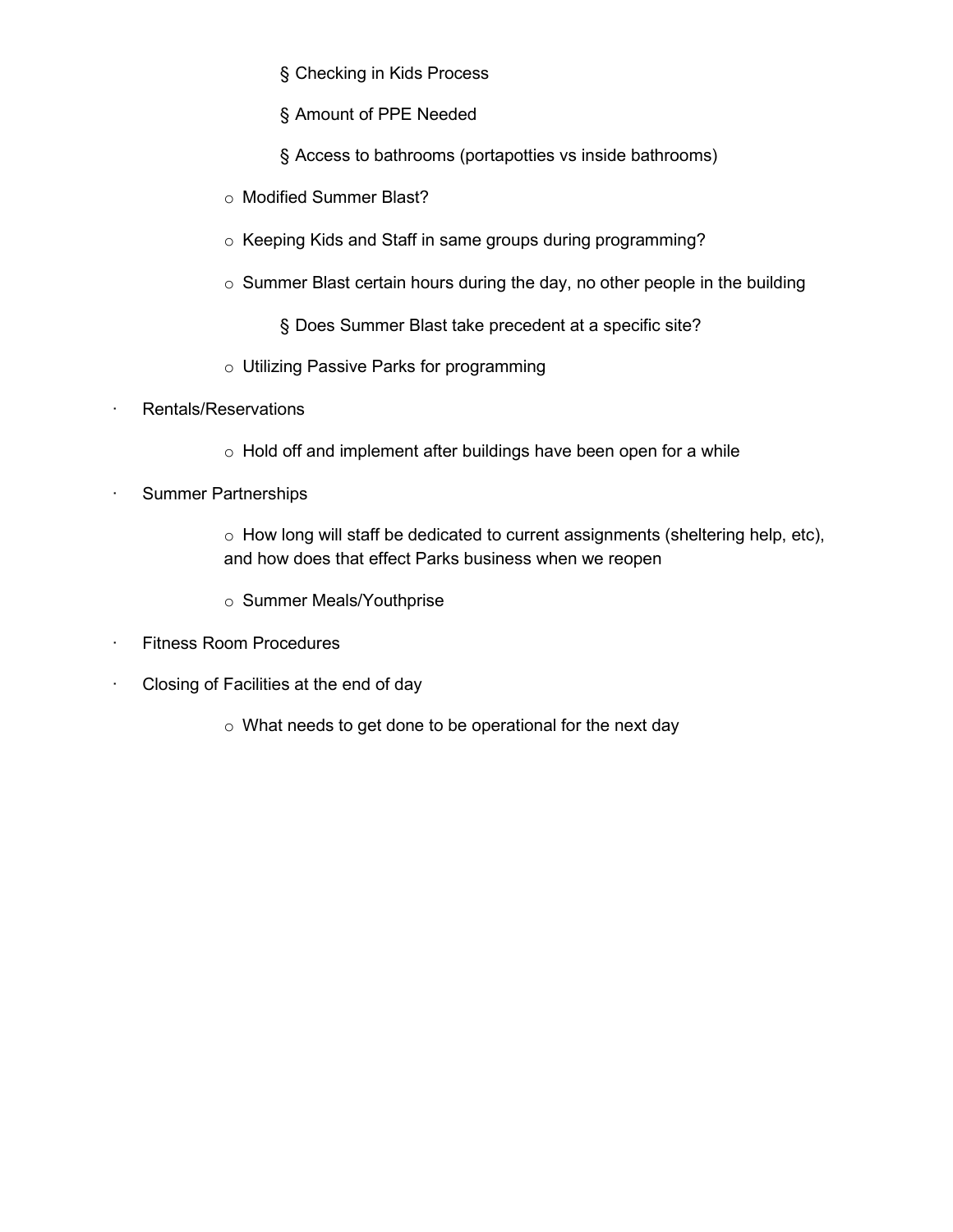#### **1) How to operate building (Safe for us and safe for everybody walking through the door)**

- Access to PPE
	- o Hand Sanitizer or wall mounted wipes
	- o Is Operations able to provide us with this equipment moving forward?
- Cleaning protocol
	- o Hagel has Tier 1, Tier 2, Tier 3 cleaning protocol
	- o How frequent do we wipe down frequently touched surfaces
	- o Are phones going to be accessible to the public?

§ Wipe down/Clean phones after each use for not only public but staff as well

- o Cleaning TASS machine?
- Limiting people coming into the door according to CDC standards
	- $\circ$  How to inform people social distancing when they're in building
	- o Specific Senior Citizen Times
	- $\circ$  Signs on the floor for social distancing
	- o Keeping staff safe when they're behind the front desk
	- o Shields for desk staff that are in regular contact with customers
- Partner Facilities: Examples: SPPS, Libraries, Neighborhood House
	- o Same Guidelines/Polices
	- o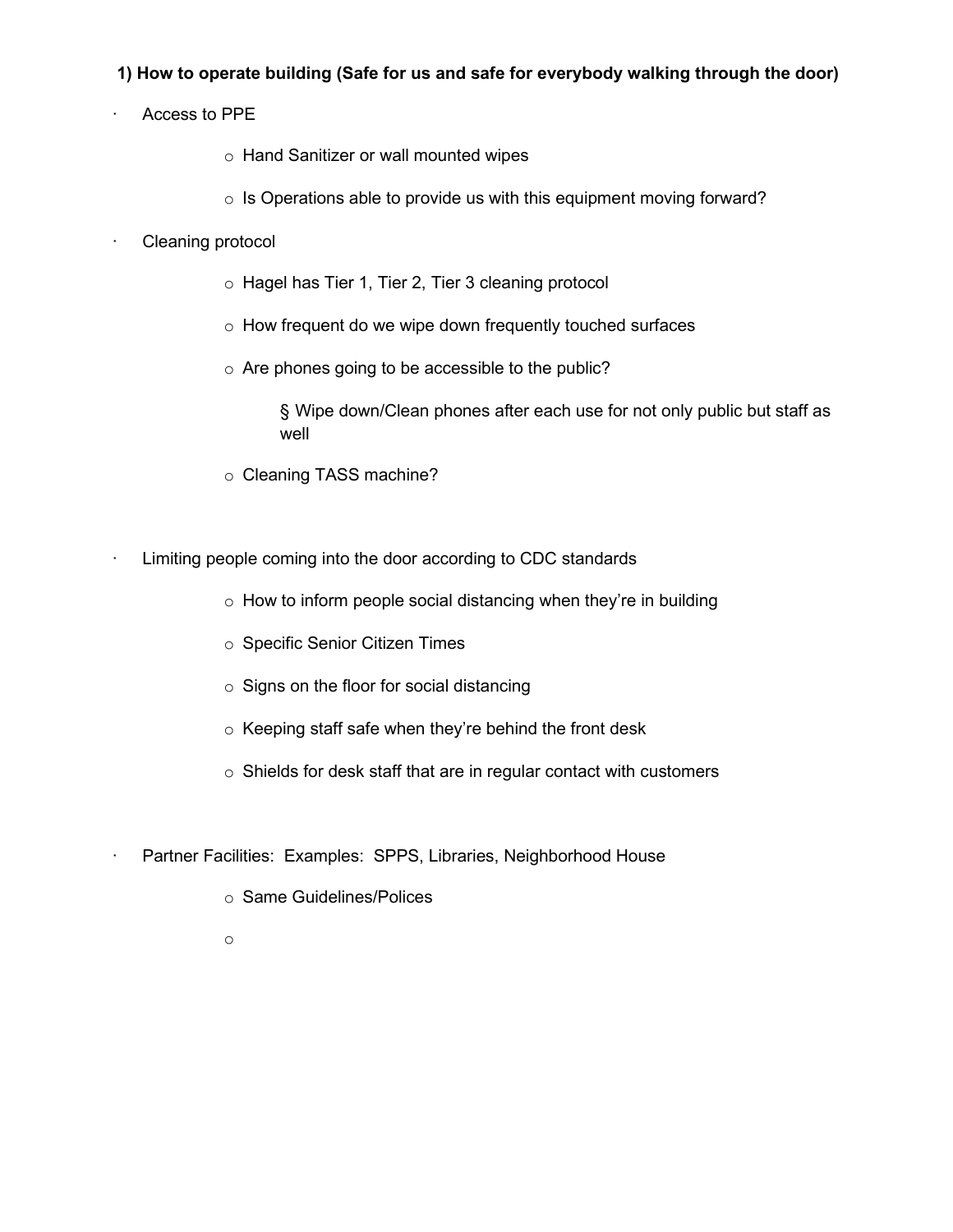#### **2) How we transition/cancel/realign programs**

- · Open/Close certain rooms and gym at certain times due to staffing and numbers
- **Fitness Room**

 $\circ$  Shut down to 2 or 3 times a day to deep clean and/or condensed hours for usage

- **Meal Program** 
	- o Grab and go in the park and extending serving times
	- o Youthprise "Field Trip" Option
	- $\circ$  Pick locations around the city that may work the best
	- o Model after the busing program?

§ Use Rec Lead as the staff to lead this initiative

- o Partner with Schools and serve from school buildings?
- o Coolers to store food in at the Parks?
- · Rentals
- o People wanting to use outside space
- o Meeting spaces/rooms/Performance Theater
- Summer Blast
	- o Adjusting Summer Blast participant registration?
- Youth Athletics
	- o Gym
	- o Turf Field
	- o Ball Fields
	- o Tennis Courts
	- o Outside Basketball Courts
	- o Playground Area
- · Digital Learning/Classes/Camps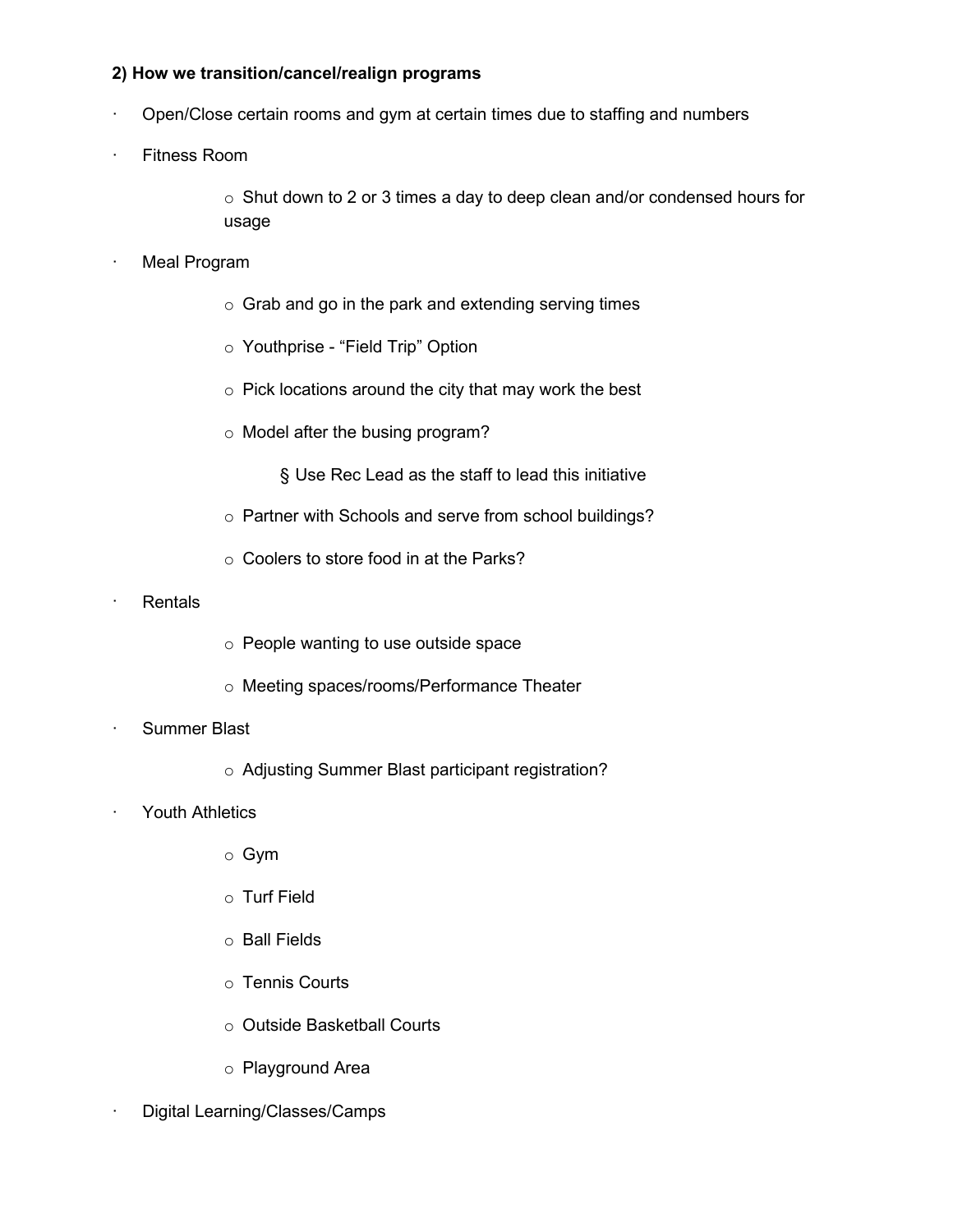#### **Notes from 4/7**

- **Consideration** 
	- $\circ$  Items to think about
	- o Current Trends
	- o Signage
	- o Social Media Notifications to public
	- o Staffing Schedules
	- o CDC guidelines
	- o Employee Safety/Access to PPE

· How does future Parks programs operate within the parameters of social distancing guidelines?

- o Summer Blast, Summer Meals, Open Gym, etc.
- o Building hours
- o Participant Limitations/ Program size
- o Rentals
- o Current spaces used vs. What we will need for physical distancing
- o Cleaning procedure changes
	- § Times during the day to disinfect
- o At Risk participant times

o Possible outdoor programming to start if closure dates get pushed back past May 1.

o Passive Parks